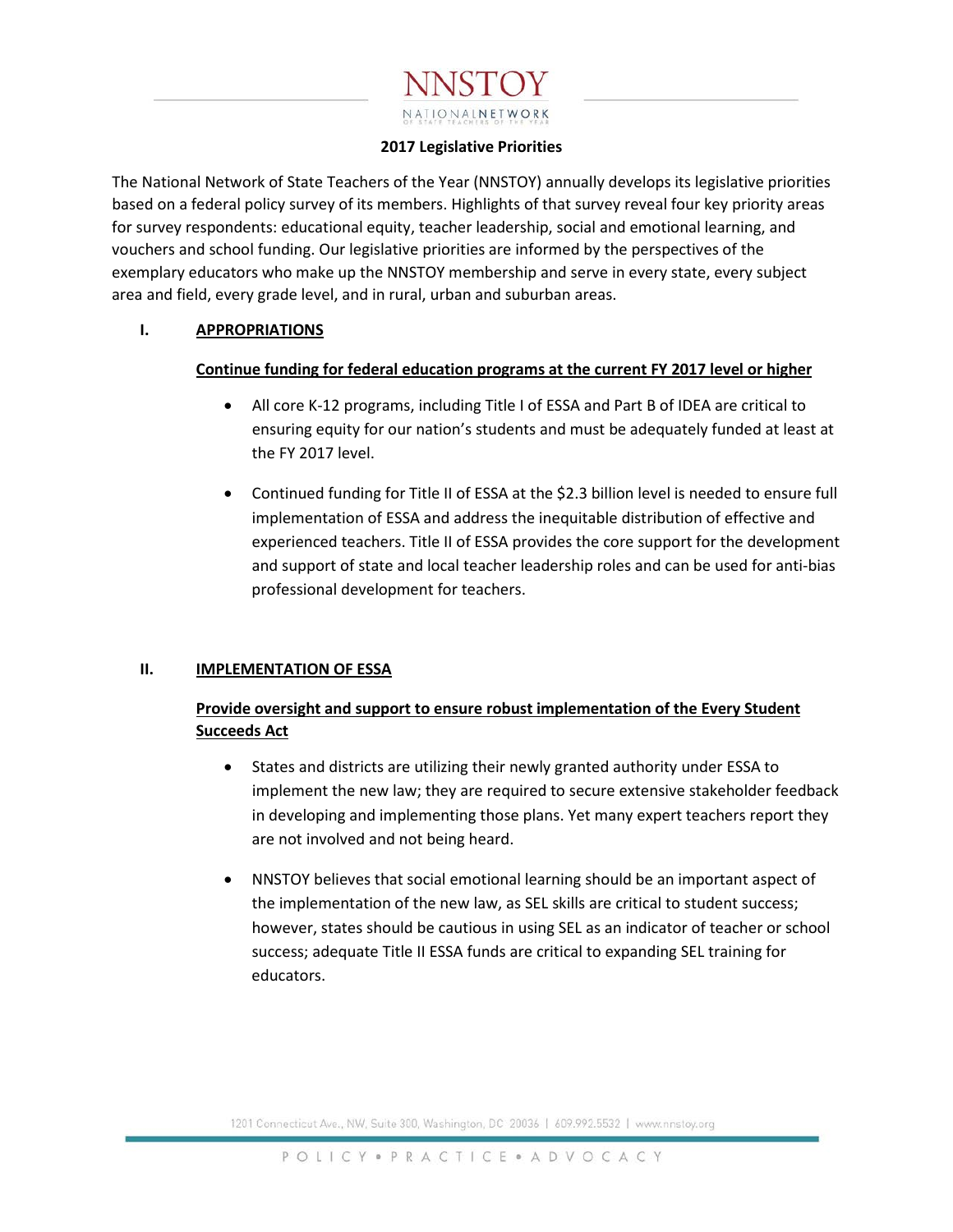

### **III. SCHOOL CHOICE**

# **Do not cut existing federal education programs in order to expand school choice programs.**

- NNSTOY opposes the federal government providing school choice through the creation of voucher programs, or other programs that direct federal funds to private schools.
- Any school choice option should require the same accountability measures as those required for traditional public schools.

# **IV. PUBLIC SCHOOLS SHOULD EDUCATE ALL STUDENTS REGARDLESS OF IMMIGRATION STATUS**

• Students should be assured access to public education, regardless of the immigration documentation of the students or their parents.

## **V. TEACHER LEADERSHIP**

### **NNSTOY ENDORSES AND URGES CO-SPONSORSHIP FOR:**

## **Teachers and Parents at the Table Act (H.R.3246) -- Rep. Kathleen Rice (D-NY) and Rep. Elise Stefanik (R-NY)**

With the strong conviction that policy is most effective when teachers are part of the policy process, NNSTOY members conceived this bill years ago. It has been introduced in multiple congresses and this year is expanded to include parents as well as teachers. It amends ESSA to create a voluntary teacher advisory committee, half of which must be state teachers of the year or finalists. The committee provides a perspective of expert teachers on the implementation of ESSA and issues two reports a year. The committee is also available for consultation with policy makers and is encouraged to survey their networks for broad input on policy matters of significance. A comparable parent advisory committee is established.